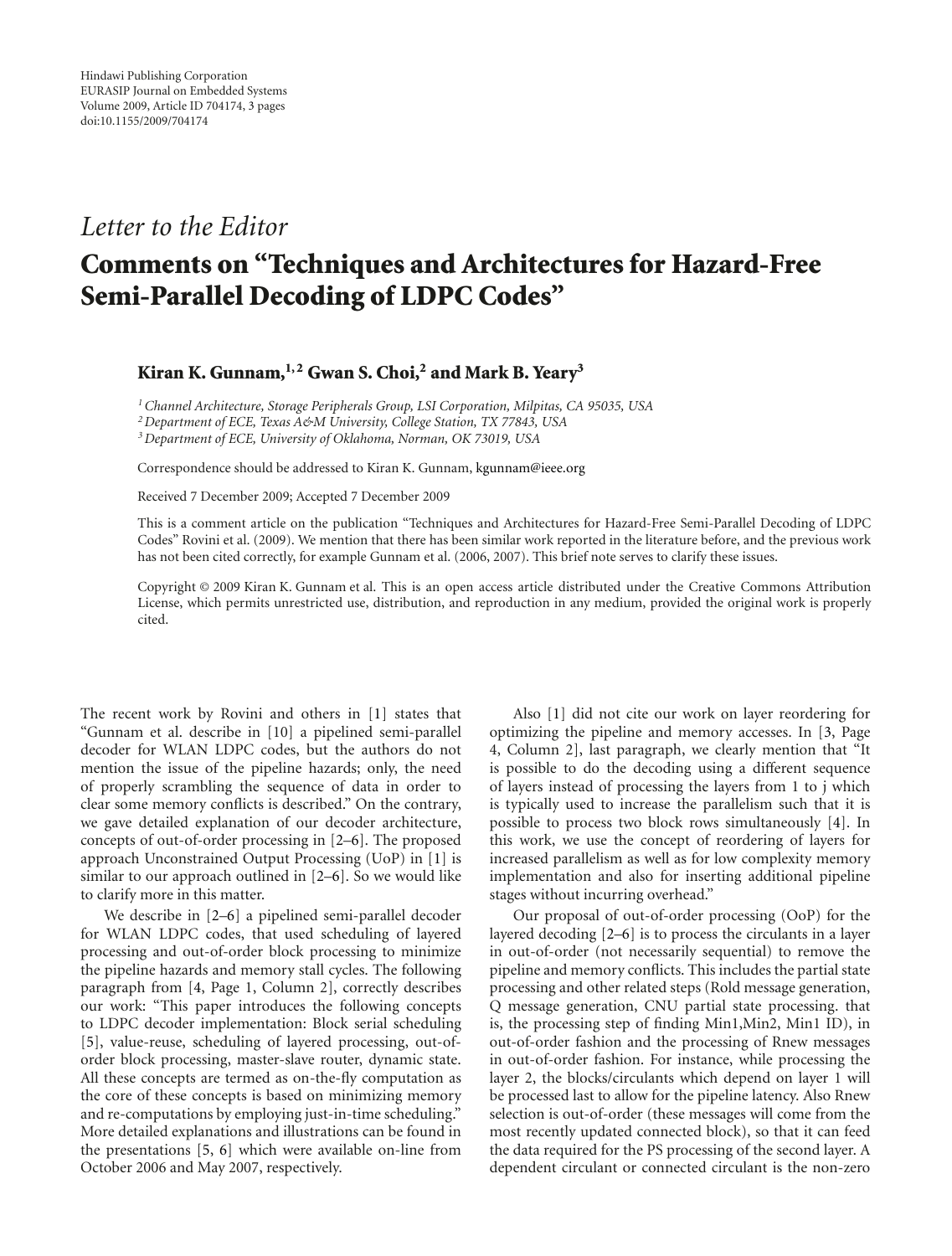circulant that supplies the last updated information of P message to the specified nonzero circulant. The dependent layer is the layer which contains dependent circulant. So circulants in second layer will get the latest P update based on the Rnew messages from different connected circulant in different connected layers. Thus OoP for PS processing is across one layer (i.e., at any time the CNU partial state processing is concerned with starting and completing one layer; however, the order of the circulants processed in the layer is processed in out-of-order to satisfy the pipeline and memory constraints); OoP for Rnew message generation is across several layers. Also the P update  $(Q + Rnew)$ , in [2, (9)] is computed on-the-fly along with reading of the Q message of the last updated circulant in the same block column from the Q memory and the Rnew message generation that is, at the precise moment when it is needed; this avoids the use of P memory and needs a single-port read and single-port write Q memory whose storage capacity is equal to the code length multiplied by the word length of Q message. The bandwidth of this memory measure in terms of number of Q messages is equal to the decoder parallelization [2–6]. Other decoder hardware architectures and implementations use both P memory and Q memory, use mirror memories, or use more complicated multiported memory. Illustrations for out-of-order processing were given in [5, 6].

We gave more explanation in [5]: "The decoder hardware architecture is proposed to support out-of-order processing to remove pipeline and memory accesses or to satisfy any other performance or hardware constraint. Remaining hardware architectures will not support out-of-order processing without further involving more logic and memory. For the above hardware decoder architecture, the optimization of decoder schedule belongs to the class of NP-complete problems. So there are several classic optimization algorithms such as dynamic programming that can be applied. We apply the following classic approach of optimal substructure."

*Step 1.* "We will try different layer schedules (j! i.e., j factorial of j if there are j layers). For simplicity, we will try only a subset of possible sequences so as to have more spread between the original layers."

*Step 2.* "Given a layer schedule or a re-ordered H matrix, we will optimize the processing schedule of each layer. For this, we use the classic approach of optimal substructure that is, the solution to a given optimization problem can be obtained by the combination of optimal solutions to its sub problems. So first we optimize the processing order to minimize the pipeline conflicts. Then we optimize the resulting processing order to minimize the memory conflicts. So for each layer schedule, we are measuring the number of stall cycles (our cost function)."

*Step 3.* "We choose a layer schedule which minimizes the cost function that is meets the requirements with less stall cycles due to pipeline conflicts and memory conflicts and also minimizes the memory accesses (such as FS memory accesses to minimize the number of ports needed and to save the access power and to minimize the more muxing requirement and any interface memory access requirements)."

Also we would like to mention how we calculate the architecture efficiencies: we mention in [2], "Here, all calculations for the decoded throughput are based on an average of 5 decoding iteration to achieve frame error rate of 10e-4, while *it*max is set to 15." If we are considering the actual system throughput, then we should consider how many maximum iterations the system can run and what is the additional overhead from LLR/Q memory and hard decision memory statistical buffering and loading and unloading times. We have close to 1.5 iteration overhead due to statistical buffering. So mixing the average number of iterations with actual system throughput to calculate the decoder core architecture efficiency is not a fair metric. In our works [2–6], for the decoders based on one-circulant processing, the number of clock cycles for decoding of each block/circulant is 1. Note that [2] and [3] designs are similar and have the pipeline depth of 5. The Clock Cycles Per Iteration (CCI) for most of the IEEE 802.11n and IEEE 802.16e H matrices after reordering of layers and out-of-order processing and data forwarding and speculative computations is the number of blocks in H matrix. The only exception is the rate 5/6 matrix of IEEE 802.16e and IEEE 802.11n. For 802.16e 5/6 matrix, the CCI is 87 clock cycles to process 80 blocks. For 802.11n 5/6 matrix, the CCI is 85 clock cycles to process 79 blocks. We gave the worst case for CCI as total number of blocks in H matrix + 2 cycle overhead per each layer in [3, Page 6, Column 1, Line 23–28]. So if we were to report the Architecture Efficiency = CCI/Ideal CCI, the architecture efficiency for our decoders would be 1 for all the codes except 2 cases. For 802.16e 5/6 matrix, this number would be 1.0875. For 802.11n 5/6 matrix, the number would be 1.0759. Even if we use the above worst case number reported in [3] for all the codes even though it is not necessary, then the architecture efficiency number would vary from 1.0759 to 1.29 for 802.11n codes and 1.0875 to 1.3158 for 802.16e codes.

Also our work covers more aspects. We can apply OoP for PS processing across multiple layers. While waiting for the data from the currently processed layer 1, we can start processing the independent circulants in next layer 2 that will not depend on current layer 1 and also the circulants in layer 3 that will not depend on layer 1 and layer 2. In [5], "also we will sequence the operations in layer such that we process the block first that has dependent data available for the longest time. This naturally leads us to true out-of-order processing across several layers. In practice we won't do out-of-order partial state processing involving more than 2 layers."

## **References**

- [1] M. Rovini, G. Gentile, F. Rossi, and L. Fanucci, "Techniques and architectures for hazard-free semi-parallel decoding of LDPC codes," *EURASIP Journal on Embedded Systems*, vol. 2009, Article ID 723465, 15 pages, 2009.
- [2] K. Gunnam, G. Choi, W. Wang, and M. Yeary, "Multi-rate layered decoder architecture for block LDPC codes of the